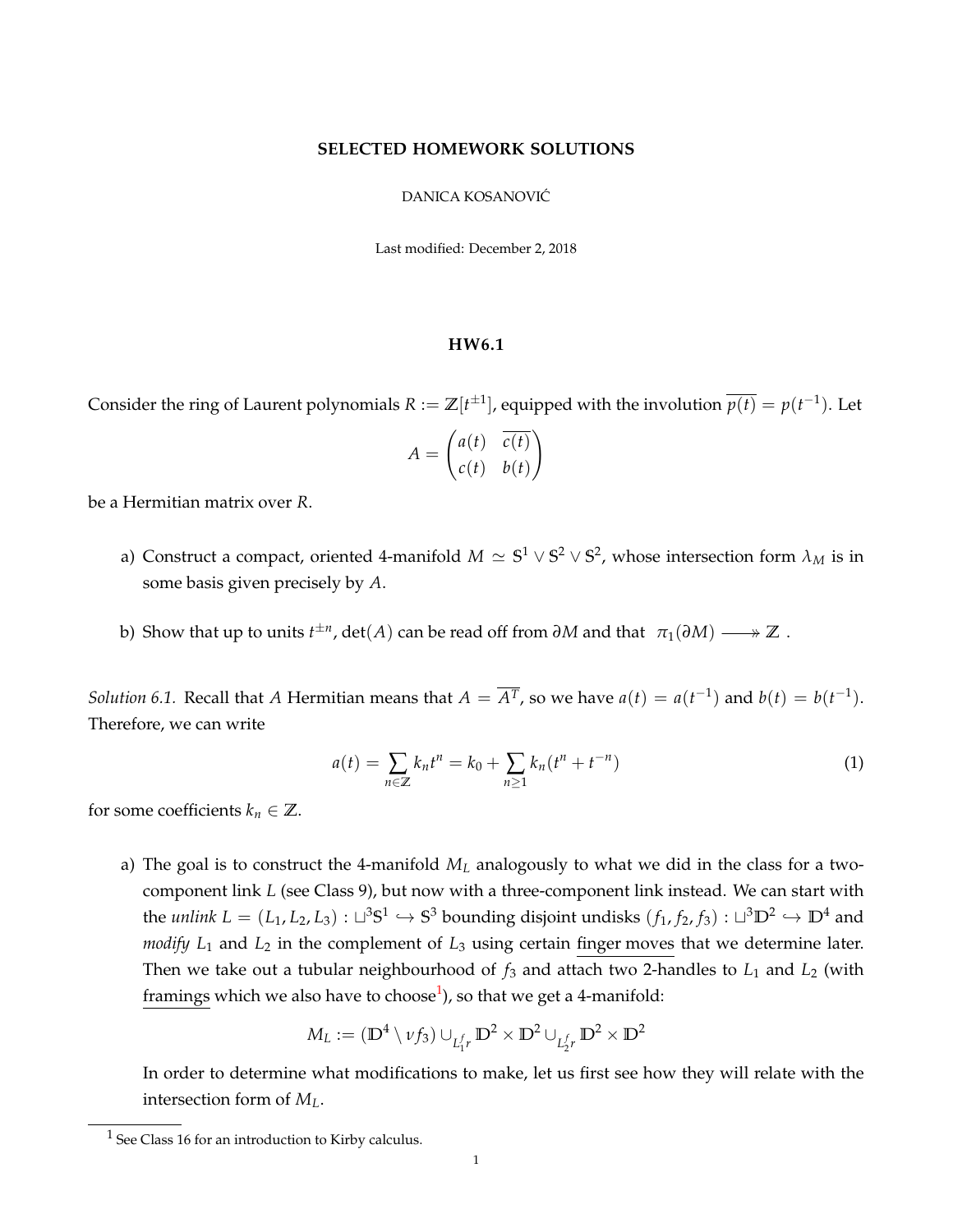Since both 2-handles are attached to loops that are null-homotopic in the complement of the undisk,  $M_L$  is homotopy equivalent to the wedge  $\mathbb{S}^1 \vee \mathbb{S}^2 \vee \mathbb{S}^2$  (independently of what modifications we choose). We know that  $\pi_2$  of this wedge is a free *R*-module on two generators. Therefore, we can (either by understanding this homotopy equivalence or by knowing a bit of Kirby calculus) calculate:

$$
\pi_2(M_L) = \pi_2(\widetilde{M}_L) = H_2(\widetilde{M}_L) \cong R \langle \widetilde{S}_1, \widetilde{S}_2 \rangle
$$

where  $\pi_1(M_L) \cong \mathbb{Z}$  is generated by the meridian *t* to the undisk *f*<sub>3</sub>. We can represent the generator *S*<sup>1</sup> by an immersed sphere built from the immersed disk for *L*<sup>1</sup> (obtained from the undisk *f*<sup>1</sup> by the modifications) glued along  $L_1$  to the core of the corresponding 2-handle; for  $S_2$  we do the same using the modified undisk  $f_2$  and capping it off by the core of the other 2-handle. Those two spheres together with some whiskers to the basepoint are denoted  $S_1$  and  $S_2$ .

The intersection matrix is in this basis given by  $\lambda_{ij} := \lambda_M(S_i, S_j)$ , for  $1 \le i, j \le 2$ . Thus, it only remains to choose modifications of the unlink, so that starting from  $(\lambda_{ij})$  we get to the matrix A. Recall the formula to calculate intersections of a sphere with its parallel push-off (see Class 6):

$$
\lambda_M(\widetilde{S}_i,\widetilde{S}_i)=\mu(\widetilde{S}_i)+\overline{\mu(\widetilde{S}_i)}+e(\nu\widetilde{S}_i)
$$

So to obtain  $\lambda_{11} = a(t)$  of the form as in [\(1\)](#page-0-1), we will do for each  $n \ge 1$  precisely  $k_n$  self-finger moves on *L*<sup>1</sup> in the complement of *f*3, following a guiding arc which describes *n* full twists around *f*<sub>3</sub>. This will contribute the term  $k_n t^n$  to  $\mu$  and  $k_n t^{-n}$  to  $\overline{\mu}$ . Finally, to get the element  $k_0$  we just change the Euler number  $e(\nu \tilde{S}_a)$  - this is easy since we can choose the framing for the attachment of the handle and this is equal to the Euler number of the normal bundle of the sphere *S*1.

Everything is absolutely analogous for  $\lambda_{22} = b(t)$ , by modifying the component  $L_2$ . Now for  $\lambda_{12} = \overline{\lambda_{21}}$  we do the finger moves between components  $L_1$  and  $L_2$ , again using guiding arcs which go necessary number of times around the meridian *t* of *f*3.

b) For the surjection  $\pi_1(\partial M) \to \pi_1(M) \cong \mathbb{Z}\langle t \rangle$ , observe that the meridian *t* to *f*<sub>3</sub> actually lives in the boundary of *M*.

Recall that the (equivariant) intersection form  $\lambda_M$  can be defined as the intersection form on the universal cover  $\tilde{M}$ , or equivalently as a form on  $H_2(\tilde{M}) \cong H_2(M;\mathbb{R})$ , the homology of M with local coefficients in *R*. The homology long exact sequence for (*M*, *∂M*) with *R* coefficients gives:

$$
H_2(M; R) \xrightarrow{\iota_*} H_2(M, \partial M; R) \xrightarrow{\delta} H_1(\partial M; R) \longrightarrow H_1(M; R)
$$
\n
$$
\parallel \qquad \qquad \downarrow \cong \qquad \qquad \downarrow
$$
\n
$$
H_2(M; R) \xrightarrow{\delta} \text{Hom}(H_2(M; R), R) \xrightarrow{\delta \circ (j \circ PD)^{-1}} H_1(\partial M; R) \longrightarrow 0
$$
\n
$$
(2)
$$

Here we used the Poincaré duality isomorphism  $PD:H_2(M,\partial M;R)\rightarrow H^2(M;R)$  and a variant of the universal coefficients theorem<sup>[2](#page-1-0)</sup> for cohomology:

<span id="page-1-1"></span>
$$
0 \to Ext^1_R(H_1(M; R), R) \to H^2(M; R) \xrightarrow{j} \text{Hom}(H_2(M; R), R) \to 0
$$

<span id="page-1-0"></span><sup>&</sup>lt;sup>2</sup>Note that when *R* is not a PID the usual universal coefficient theorem for cohomology does not apply. However, there is a universal coefficent spectral sequence  $E_2^{p,q} = Ext_R^q(H_p(M; R), R) \implies H^*(M; R)$ . For  $* = 2$  we actually do get a short exact sequence as stated.